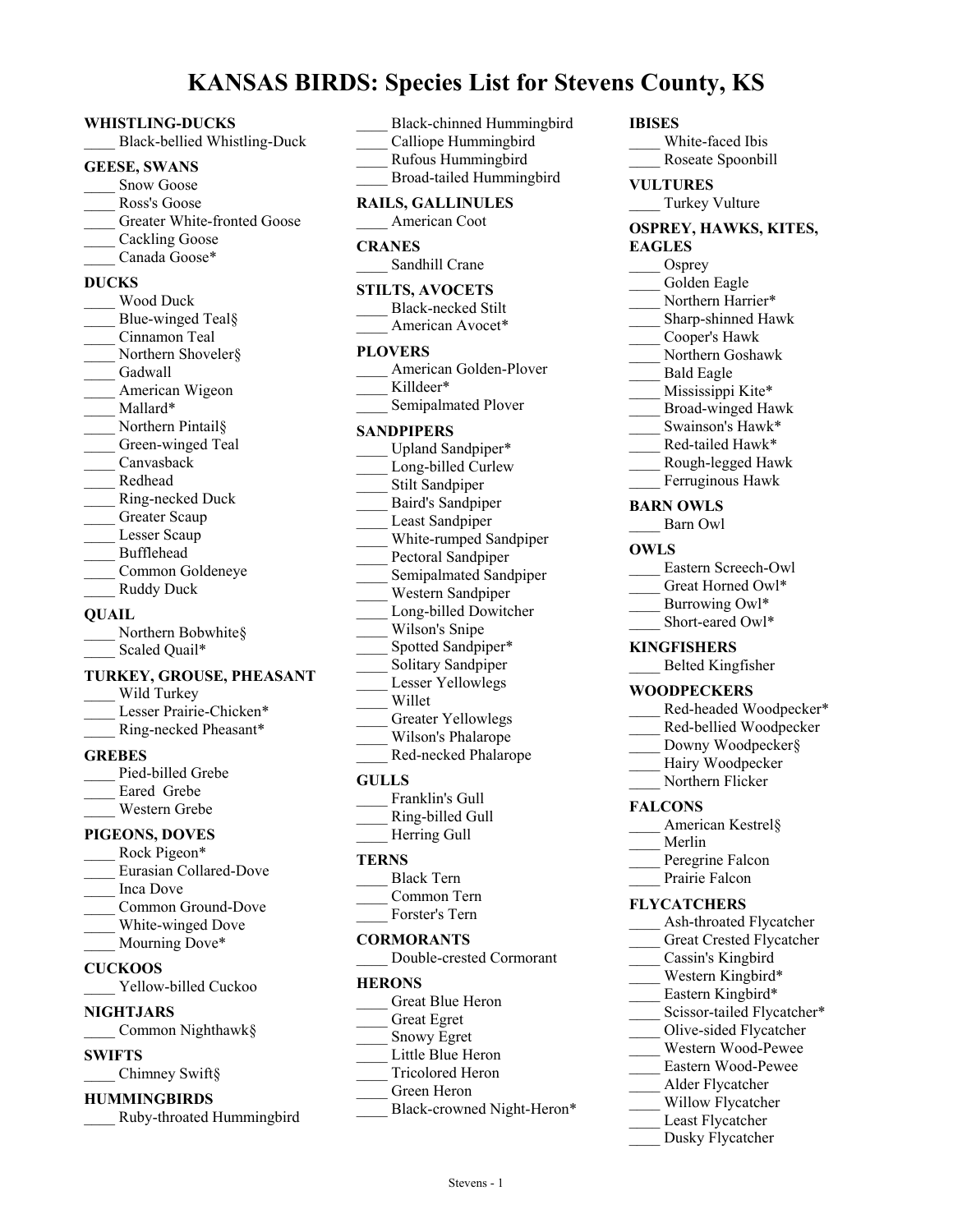- \_\_\_\_ Cordilleran Flycatcher \_\_\_\_ Eastern Phoebe
- Say's Phoebe
- 

## **VIREOS**

- \_\_\_\_ Bell's Vireo \_\_\_\_ Blue-headed Vireo Philadelphia Vireo Warbling Vireo
- \_\_\_\_ Red-eyed Vireo

## **SHRIKES**

Loggerhead Shrike§ Northern Shrike

## **JAYS, MAGPIES, CROWS**

Steller's Jay Blue Jay§ \_\_\_\_ Woodhouse's Scrub-Jay Black-billed Magpie\* American Crow§ Chihuahuan Raven\*

## **CHICKADEES, TITMICE**

\_\_\_\_ Black-capped Chickadee Mountain Chickadee

## **LARKS**

Horned Lark\*

## **SWALLOWS**

Bank Swallow Tree Swallow N. Rough-winged Swallow Purple Martin\* Barn Swallow\* \_\_\_\_ Cliff Swallow\*

## **BUSHTITS**

\_\_\_\_ Bushtit

## **KINGLETS**

\_\_\_\_ Ruby-crowned Kinglet Golden-crowned Kinglet

## **WAXWINGS**

\_\_\_\_ Cedar Waxwing

## **NUTHATCHES**

\_\_\_\_ Red-breasted Nuthatch \_\_\_\_ White-breasted Nuthatch

## **GNATCATCHERS**

\_\_\_\_ Blue-gray Gnatcatcher

## **WRENS**

\_\_\_\_ Rock Wren Canyon Wren† House Wren§ \_\_\_\_ Carolina Wren Bewick's Wren

## **THRASHERS**

- Gray Catbird Curve-billed Thrasher\*
- Brown Thrasher\*
- Northern Mockingbird\*

## **STARLINGS**

European Starling\*

## **THRUSHES**

- \_\_\_\_ Eastern Bluebird Mountain Bluebird
- \_\_\_\_ Townsend's Solitaire
- Gray-cheeked Thrush
- \_\_\_\_ Swainson's Thrush
- \_\_\_\_ Hermit Thrush
- American Robin\*
- Varied Thrush

## **OLD WORLD SPARROWS**

| House Sparrow* |
|----------------|
| <b>PIPITS</b>  |
| American Pipit |
| <b>FINCHES</b> |

#### **F** House Finch\*

- Red Crossbill
- Pine Siskin
- American Goldfinch

## **LONGSPURS**

- \_\_\_\_ Lapland Longspur \_\_\_\_ Chestnut-collared Longspur
- \_\_\_\_ Thick-billed Longspur

## **SPARROWS**

- Cassin's Sparrow\* Grasshopper Sparrow\* Lark Sparrow\* Lark Bunting\* \_\_\_\_ Chipping Sparrow Clay-colored Sparrow Field Sparrow \_\_\_\_ Brewer's Sparrow American Tree Sparrow Dark-eyed Junco White-crowned Sparrow Harris's Sparrow \_\_\_\_ White-throated Sparrow Vesper Sparrow \_\_\_\_ Savannah Sparrow
- Song Sparrow
- Lincoln's Sparrow
- Spotted Towhee

## **CHATS**

Yellow-breasted Chat

## **BLACKBIRDS, ORIOLES**

- Yellow-headed Blackbird
- \_\_\_\_ Eastern Meadowlark
- Western Meadowlark\* Orchard Oriole\*
- Bullock's Oriole\*
- Baltimore Oriole
- Red-winged Blackbird\*
- Brown-headed Cowbird\*
- \_\_\_\_ Rusty Blackbird

| Brewer's Blackbird      |  |
|-------------------------|--|
| Common Grackle*         |  |
| Great-tailed Grackle*   |  |
| <b>WARBLERS</b>         |  |
| Ovenbird                |  |
| Northern Waterthrush    |  |
| Blue-winged Warbler     |  |
| Black-and-white Warbler |  |
| Prothonotary Warbler    |  |
| Orange-crowned Warbler  |  |
|                         |  |

- Nashville Warbler MacGillivray's Warbler
- Mourning Warbler
- Kentucky Warbler
- Common Yellowthroat§
- \_\_\_\_ American Redstart
- \_\_\_\_ Northern Parula
- Yellow Warbler
- \_\_\_\_ Blackpoll Warbler
- Palm Warbler
- Pine Warbler
- Yellow-rumped Warbler
- Yellow-throated Warbler
- \_\_\_\_ Canada Warbler
- \_\_\_\_ Wilson's Warbler

## **GROSBEAKS, BUNTINGS**

- \_\_\_\_ Summer Tanager
- \_\_\_\_ Western Tanager
- Northern Cardinal
- \_\_\_\_ Rose-breasted Grosbeak
- \_\_\_\_ Black-headed Grosbeak
- Blue Grosbeak\*
- Lazuli Bunting
- \_\_\_\_ Indigo Bunting
- Painted Bunting
- Dickcissel\*
- † Fewer than ten Kansas records [] Hypothetical species § Probable breeding species \* Confirmed breeding species Probable and confirmed breeding species as defined by the Kansas Breeding Bird Atlas Project.

This list was compiled from records of the Kansas Ornithological Society, Kansas Breeding Bird Atlas Project, and the Kansas Biological Survey.

## January 1, 2022

Please report any birds not on this list to Max Thompson, Southwestern College, Dept of Biology, 100 College St., Winfield, KS 67156, maxt@cox.net